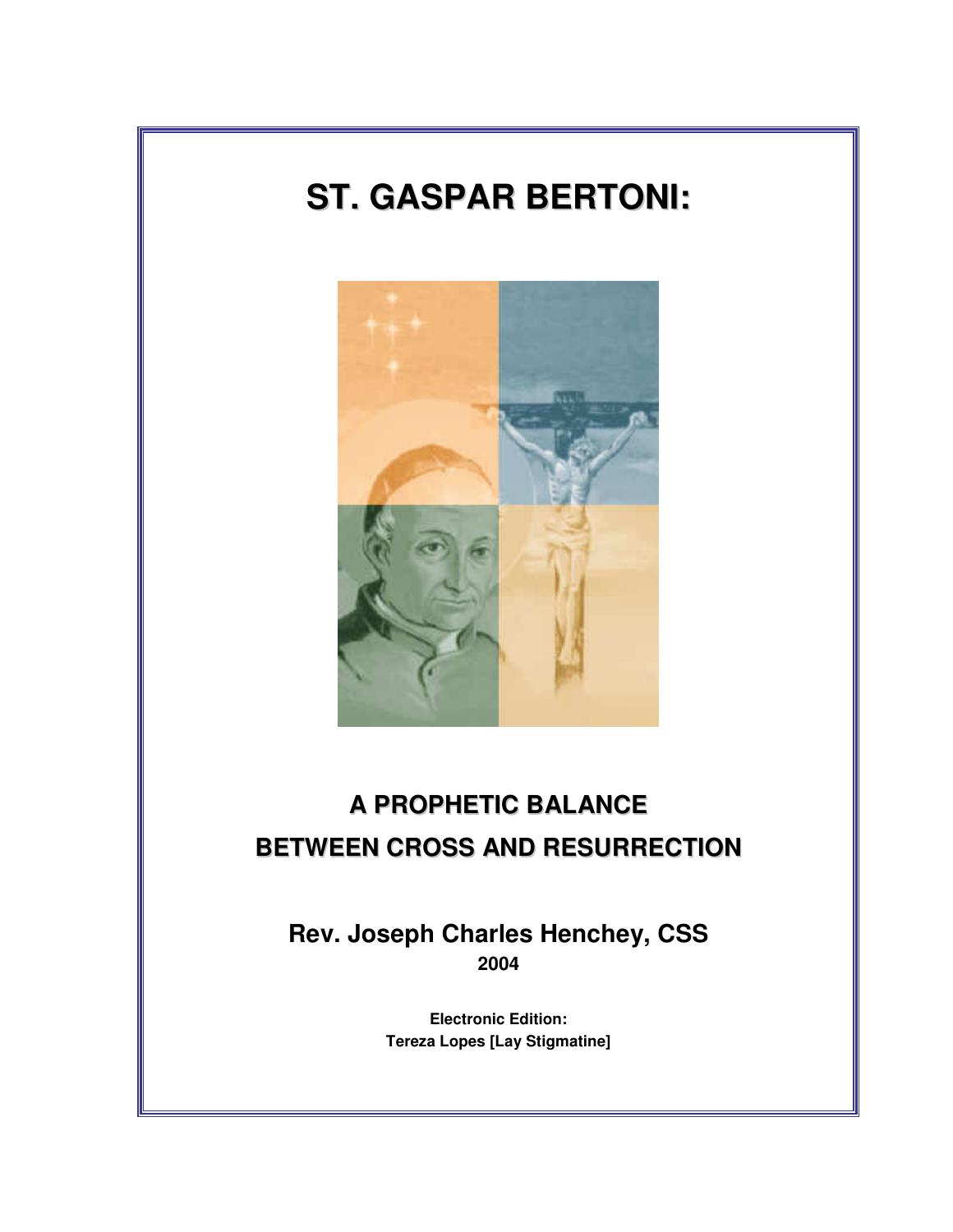#### **THE AUTHOR**



**Rev. Joseph Charles Henchey, CSS** was born in Woburn, Massachusetts, USA, not far from Boston, in June 2, 1930.

He entered the Congregation of the Sacred Stigmata on January 6, 1946, and was ordained a Stigmatine Priest in Rome, Italy, in July 1, 1956.

He spent 32 years in Rome - 10 years as General Councilor - and also taught at the Pontifical University of St. Thomas [ANGELICUM] [PUST] in Rome for more than 20 years. Among his illustrious students were two Brazilian Stigmatines: † Most Rev. Moacyr José Vitti, CSS, Archbishop of Curitiba, state of Paraná, and † Most Rev. José Alberto Moura, CSS, Archbishop of Montes Claros, state of Minas Gerais, both in Brazil. In Rome, Fr. Henchey was also Spiritual Director at the Pontifical North American College [1996 – 2002].

Returning to the USA, on 2002, he was Assistant Spiritual Director at Blessed Pope John XXIII National Seminary in Weston, Massachusetts, for second career men, desiring to spend their last years as priests. From 2006 to 2009, he was in charge of the Paluch Chair of Theology at the Mundelein Seminary, nearby Chicago.

Since 2009, Fr. Henchey has been Assistant Spiritual Director at St. Joseph Seminary [Dunwoodie] in Yonkers, NY. And from 2009 to 2012 he was also weekend presider at the Stigmatine Parish of Our Lady of Mount Carmel, in White Plains, NY.

For all of his Stigmatine life, Fr. Henchey has been a student of St. Gaspar Bertoni, the founder of the Congregation of the Sacred Stigmata.

He can be reached at: *jhenchey@st-bertoni.com* 

His website – "A Tribute to St. Gaspar Bertoni" – is found in this web-address: www.st-bertoni.com.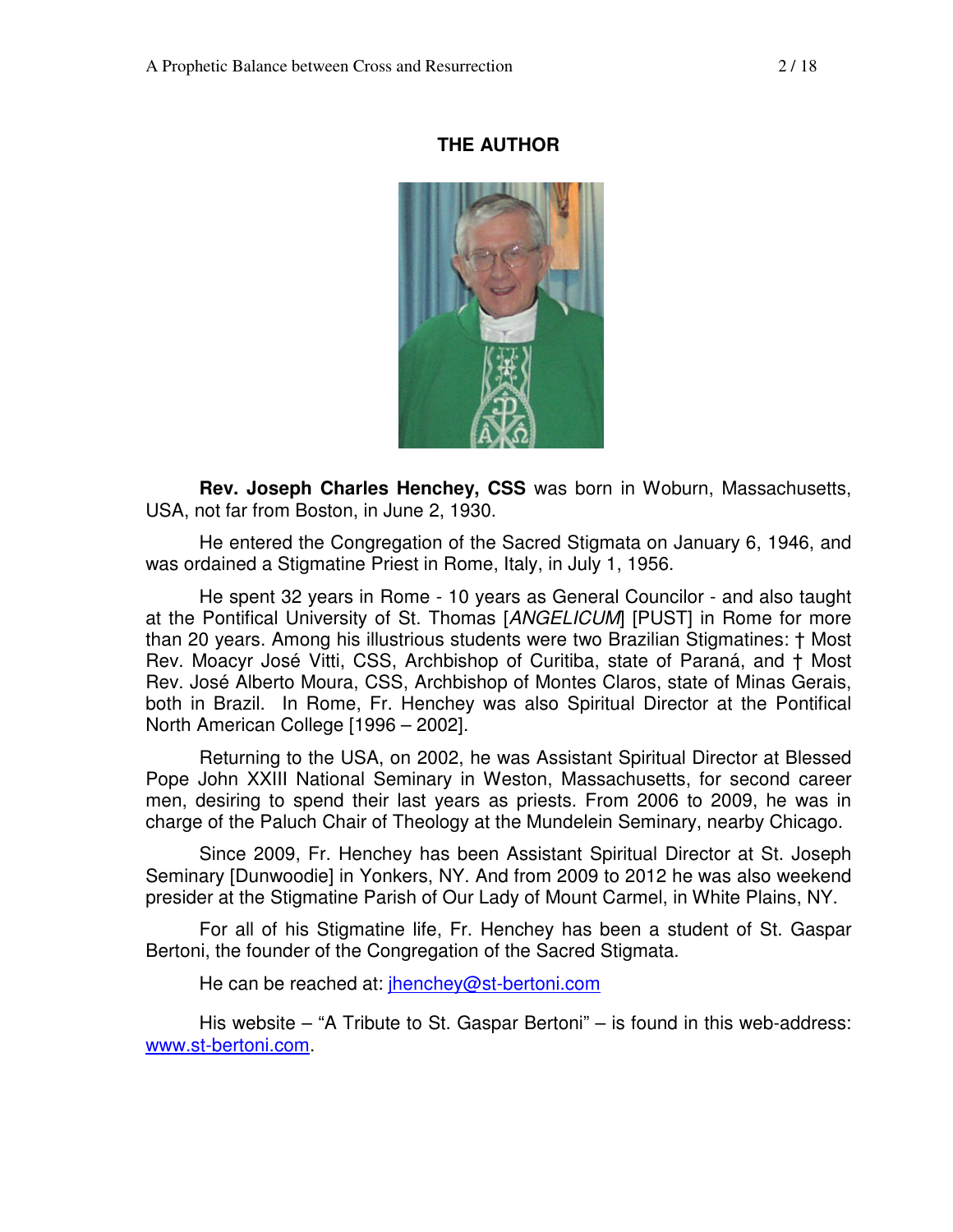### **TABLE OF CONTENTS**

|   | <b>Subject</b>                                            | Page |
|---|-----------------------------------------------------------|------|
|   | Abbreviations, quotations and notes used in this document | 4    |
|   | Introduction                                              | 5    |
| A | The Sorrowful Aspect                                      | 5    |
| B | The Risen Lord                                            | 9    |
|   | Summary                                                   | 16   |
|   | <b>Endnotes</b>                                           |      |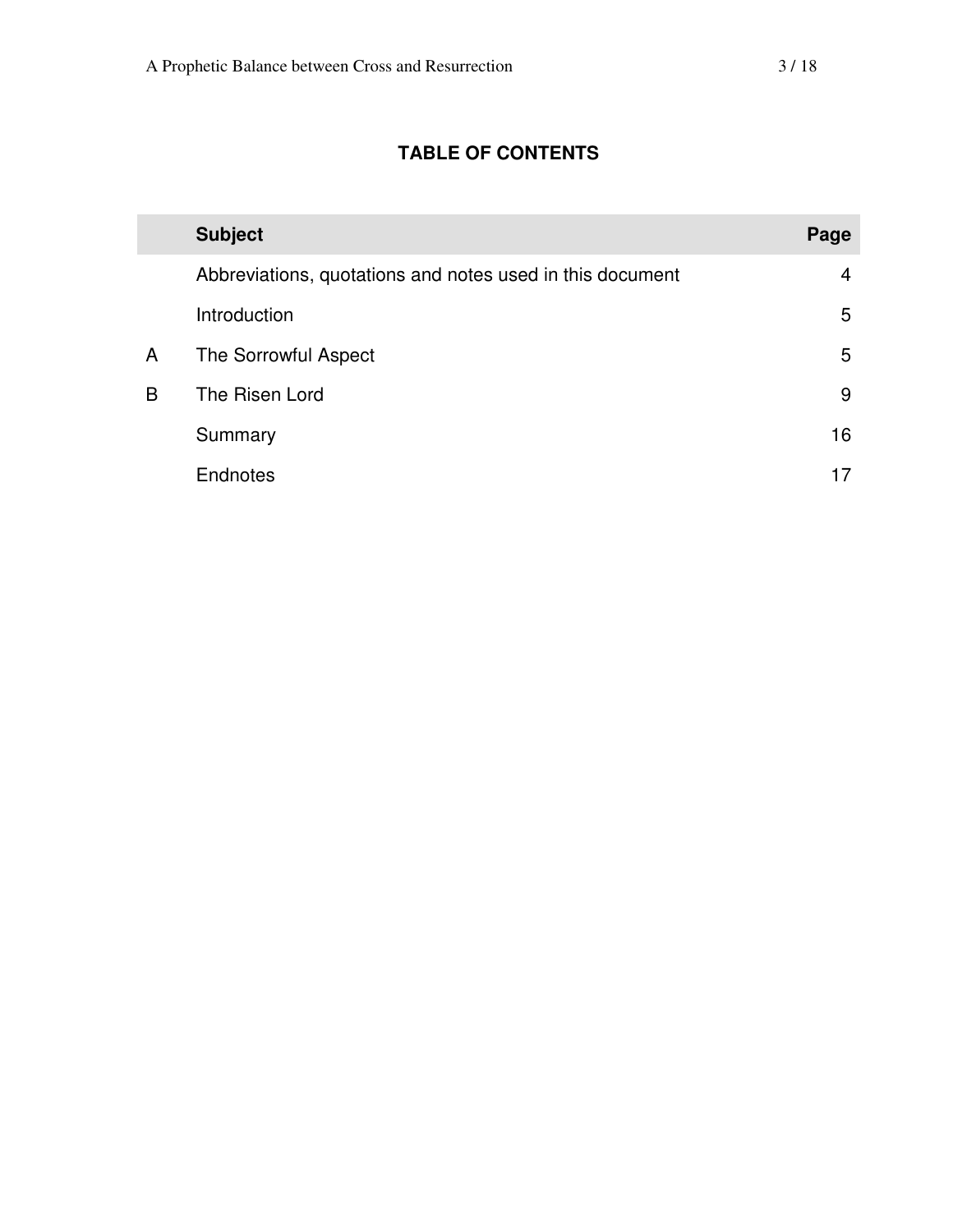## **ABBREVIATIONS, QUOTATIONS AND NOTES USED IN THIS DOCUMENT**

| <b>Abbreviation or</b><br>Quotation | <b>Meaning</b>                                                                                                                                                                                                                                           |
|-------------------------------------|----------------------------------------------------------------------------------------------------------------------------------------------------------------------------------------------------------------------------------------------------------|
| $f.$ (ff.)                          | Follow page(s) or verse(s)                                                                                                                                                                                                                               |
| Ibi (or "ib")                       | It is an abbreviation of the Latin " <i>ibidem</i> ", and is an editorial<br>short-cut, which means: there; in the same place.                                                                                                                           |
| <b>MssB</b>                         | Manoscritti Bertoniani - all typed in five volumes by Fr. Luigi<br>Benaglia <sup>1</sup> , CSS - these are all the writings of Fr. Bertoni - they<br>have also been printed out by computer in five volumes with<br>marginal numbers for easy reference. |
| <b>NB</b>                           | NOTA BENE ["note well!"- "pay attention!"- usually used in<br>English and Italian manuscripts - from the Latin]                                                                                                                                          |
| $p.$ (pp.)                          | Page(s)                                                                                                                                                                                                                                                  |
| Ps (Pss)                            | Psalm(s)                                                                                                                                                                                                                                                 |
| Psalms number                       | The Psalm number refers always to the Latin Vulgate. When are<br>quoted two numbers, the second one refers to the modern<br>Bibles, where the Psalm 9 was divided into two.                                                                              |
| q. (qq.)                            | These are abbreviations for: Question/Questions - these are<br>abbreviations usually used with St. Thomas Aquinas.                                                                                                                                       |
| SS.                                 | Follow pages (or verses) [from the Italian seguenti]                                                                                                                                                                                                     |
| V. (VV.)                            | Verse(s) of the Sacred Scripture                                                                                                                                                                                                                         |

| <b>Notes</b>    | <b>Meaning</b>                                                                                                                                                     |
|-----------------|--------------------------------------------------------------------------------------------------------------------------------------------------------------------|
| Footnotes       | Author's complementary notes regarding terms and nouns used<br>in this document, in numeral sequence (1, 2, 3), in the same<br>page (or following), at the bottom. |
| <b>Endnotes</b> | Author's complementary notes regarding terms and nouns used<br>in this document, in Roman numeral sequence (I, ii, iii, iv) at<br>the end of the document.         |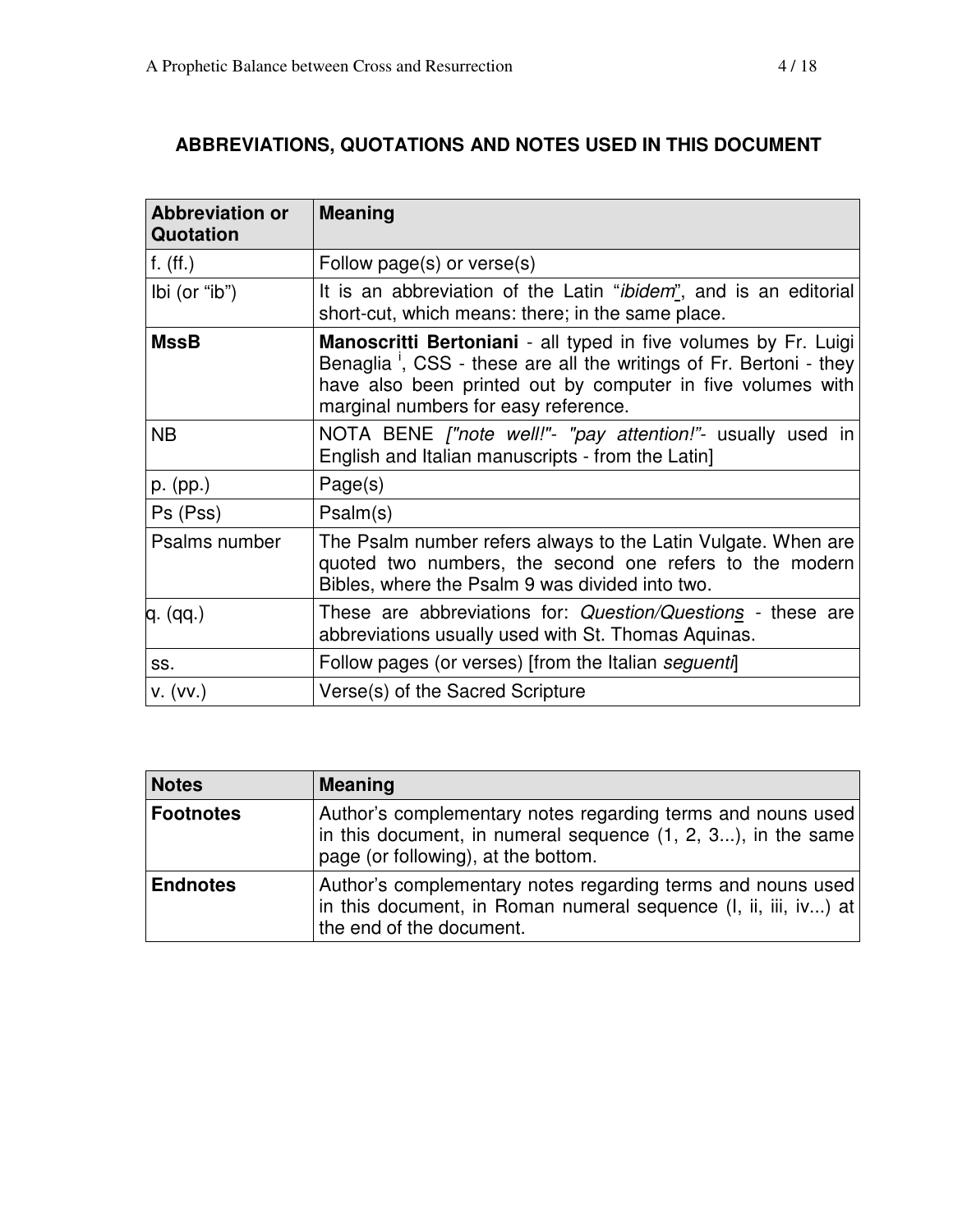#### **Introduction**

 In recent months, the cinematographic world has been astounded by Mel Gibson's graphic portrayal of the **Passion** of Jesus Christ. Most of the reviews of this film were more than positive, as it broke nearly every financial record for a movie.

 St. Gaspar was also most eloquent in his verbal portrayal of the sufferings of Jesus for the salvation of the world. In his minute descriptions of the suffering and Cross of our **Redeemer**, St. Gaspar followed, for the most part, the writings of the Doctor of the Church, St. Alphonsus Liguori – who founded the **Redemptorist Congregation, primarily so that the Poor of the Lord <sup>ii</sup> would understand the <b>copious Redemption** won by their **Redeemer**. In the hopes this work would go on, St. Alphonsus founded the **Redemptorists**, primarily to preach Parish Missions, so that the poor would understand that their hardships in life find **Redemption** in the sufferings and death of Jesus Christ. St. Alphonsus, in his voluminous writings, shows very little of his reflection on the **Resurrection** of the Lord, on the **Glorious**  aspect of the Paschal Mystery.

 St. Gaspar Bertoni, however, in his contemplation of the Paschal Mystery followed more the integral teaching found in the spiritual direction offered by **Pope St. Gregory the Great**, **St. Thomas Aquinas** and the Fourth Week of the Spiritual Exercises of **St. Ignatius of Loyola**, dedicated almost exclusively to the resurrection.

 There follows here a few meditations on texts from the writings of St. Gaspar Bertoni.

#### **A. The Sorrowful Aspect**

In his 4<sup>th</sup> Parish Sermon <sup>1</sup>, St. Gaspar portrayed the Passion of the Lord Jesus Christ – this is his reflection:

#### **[Bringing Christ's Passion close]:**

**428**: What, then, is the origin of such insensibility of heart? The Holy Spirit responds for us: ... The just perishes, and no man lays it to heart...  $[$ Is 57:1]. He is simply not considered, and this is why no compassion is given. This is the real reason, while the Philosopher also teaches on the other hand

 $1 \text{ Cf.}$  MssB ## 425-498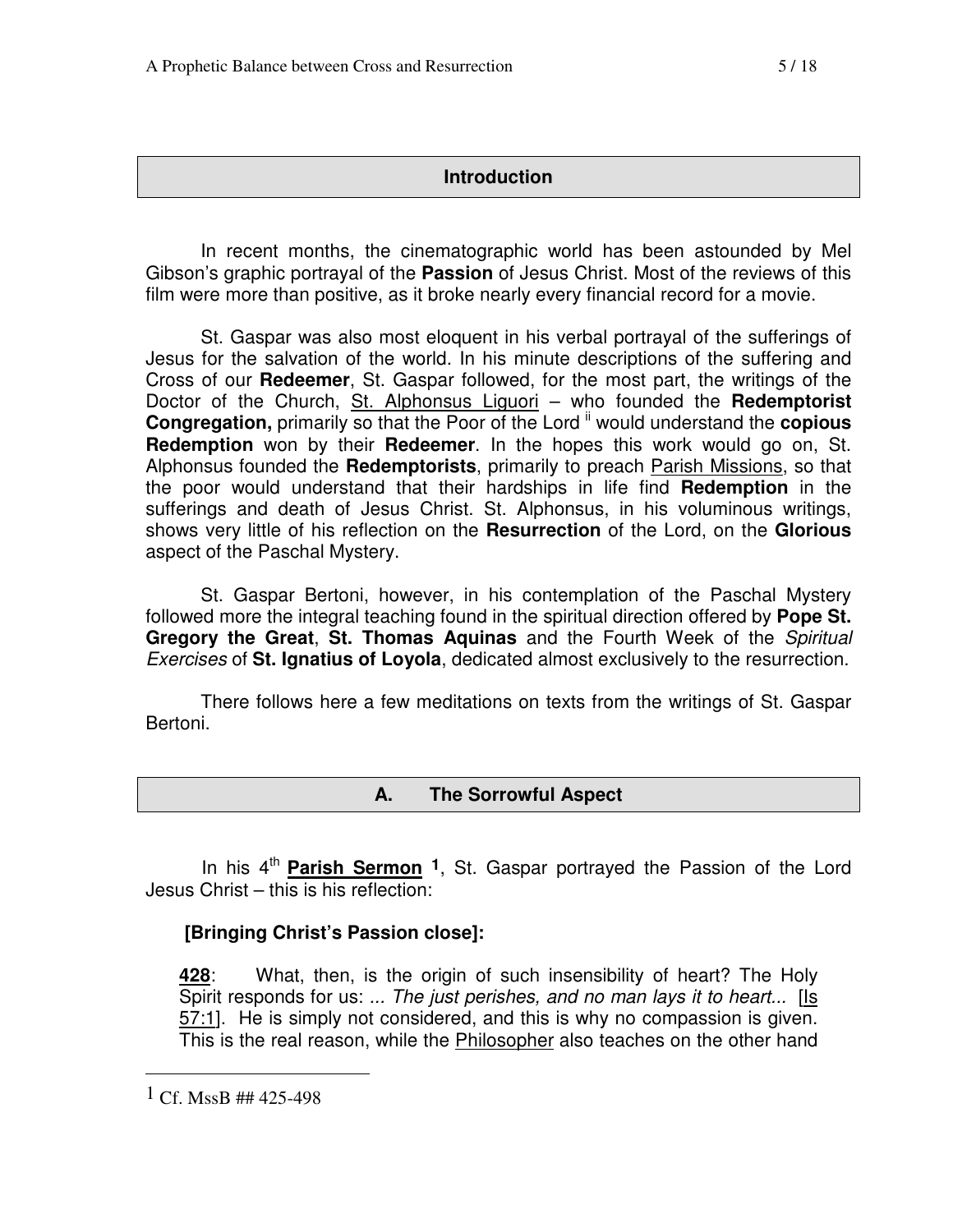that to bring something within the sphere of compassion so that this will excite compassion in others, it is necessary that it be brought close **<sup>2</sup> iii** .

Thus, we observe that the miseries of others far from us, either distant in space, or in the passing of time, either do not touch our hearts, or do so only in a very slight manner. For this reason, all I have to do is expose these facts, with all simplicity, as they unfolded. My task, then, is to render Jesus' Passion close, not only to your thought, but also to your very eyes. In this way, the reality of it which is of all events, the most able to draw a compassionate response, will indeed become the object of your most actual and most tender compassion.

**429**: However, before going on in drawing out for you this sorrowful narrative, there is suddenly before me that warm Cross, that is still marked with the blood of this Just Man. I now place this before your eyes, prior to any other reality, to test the impression that such a sight is able to make on your hearts.

#### A Prayer:

 $\overline{a}$ 

 **Holy Cross, that I should now adore as that which alone was worthy to bear that August Victim sacrificed on you for our sins - I know only too well the many and varied affections that you can arouse in the hearts of these listeners. You have now become the standard of their faith, the sure guide of their lives, the foundation of their hope, comfort in their wretchedness, the desire of the just, the terror of hell. But, I ask you that the sight of you arouse today only a sadness and a dolor that will be most vibrant for those terrible sufferings that you brought to our Jesus, when He united Himself to you out of love for us.** 

**430: Show, therefore, to these souls who devoutly gaze upon you those cruel clefts of those nails made in you, first lacerating His hands, and then His feet. Show the very place where His head reclined upon you, expiring, as their loving Father, indeed their faithful Friend, their most tender Brother, their most lovable and most kind Spouse. Lastly, show that blood shed out of love for them, with which you still trickle and redden in long streams. In addition to the impression that you can bring about in them, let there be joined also the eloquence of this blood, as the Apostle describes [Heb 12:24]. Let there be attained, therefore, through you such a great commotion in the hearts of these listeners that I believe I will see this very day, even though I cannot achieve this with my words.** 

<sup>2</sup> St. Thomas Aquinas, 4 Sent., 11 d. 17. q. 2. a. 1,sol. 1 ad 1 um.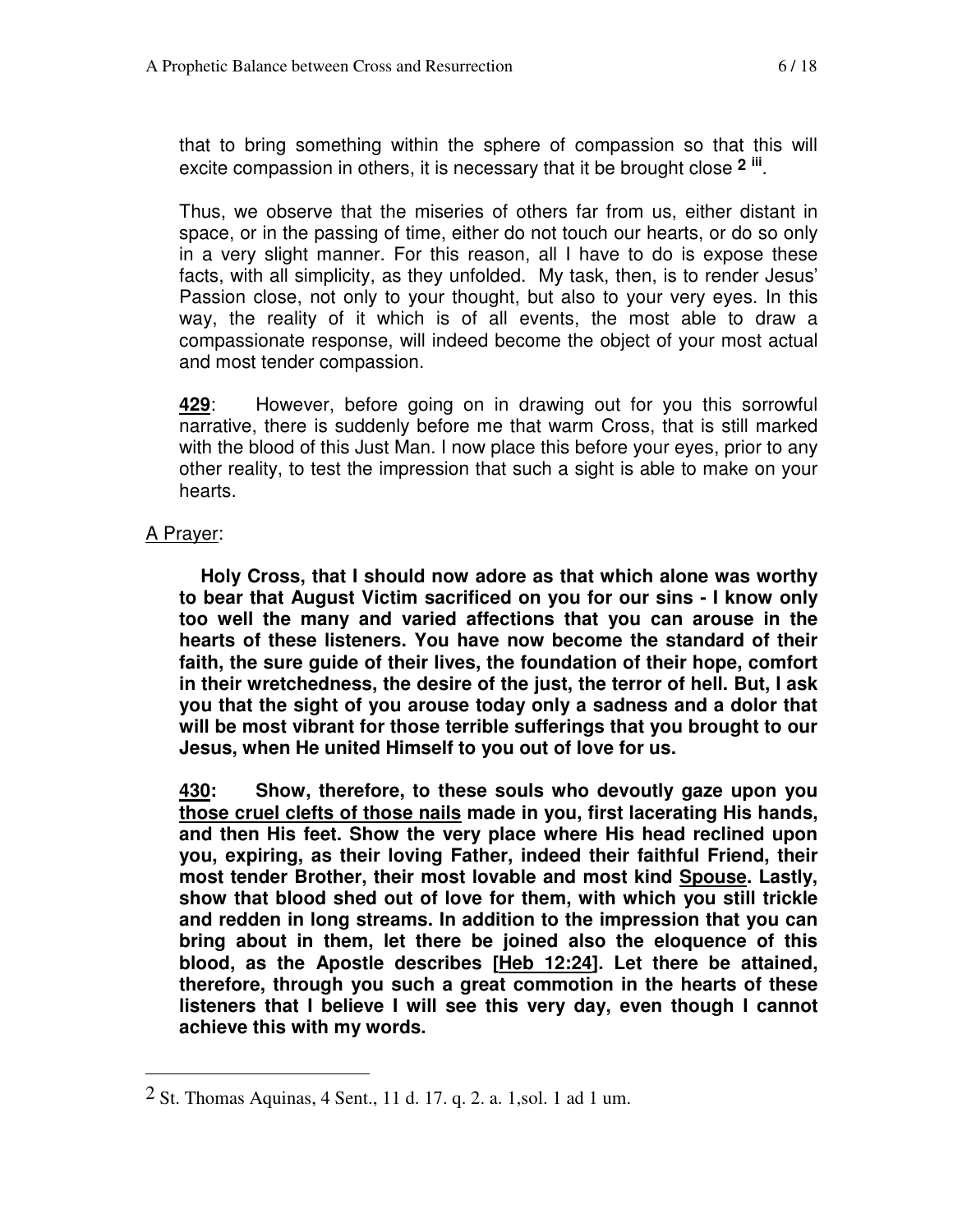Fr. Bertoni describes then the terrible betrayal in the Old Testament of King David by his own son, Absalom:

**440**: And do you think that this betrayal was not sufficient to fill His heart with sadness? Just say, any of you who have experienced it, or who may have known this in the bosom of your own families - or, those who have loved with excessive affection and extended special kindnesses toward some disguised enemy who then brought about your present calamity. Just think of David when he had to flee by this same path from the rebellious Absalom [2 K 1:1, ff.]. David experienced the greatest pain in abandoning all at once his palace, his people and even his wives. There was great suffering in seeing all of this brought about by his most loved son. It was he who betrayed the King, the one who incited the most faithful subjects in the plot against his own father. He even dishonored his own father's bridal chamber.

**441**: But, there is hardly any comparison in this! Just think of Jesus, and what a bitter sight that is! All the horrible apparatus of this sorrowful Passion is arrayed against Him. He could see that His most favored disciple was the very one who had handed Him over to the unjust judges, to those very cruel butchers, to those horrible sufferings. It is true, of course, that the horrible sight of the sins of the whole world that He was destined by the Father to carry was overwhelming. However, among all these, the most horrible aspect before His face was Judas' enormous crime: ... Therefore, He confessed, he who has delivered Me to you, has the greater sin... [Jn 19:11].

Repeatedly St. Gaspar contemplated the Sacred Stigmata, Jesus' five **Sacred Wounds:** 

**460:** Even within this same general heading, just notice how the execution of Jesus surpasses and thus transcends other deaths on the Cross in its torments. He not only had **His hands and feet torn open by the nails which brought their own pain,** but also all the other parts of His body. Covered with wounds, as He was, He experienced most penetrating pain. These openings must have been all the more agonizing in that they were all reopened as His garments were stripped from Him in a very rough manner. These garments had been put upon Him after the scourging had become attached to the open skin. The cruelty increased as His arms were stretched beyond limit so that His hands could be nailed. This stretching of His limbs was so fierce that it disjointed all the bones from their natural place. This suffering was augmented further when the Cross was allowed to slip into the hole on the ground prepared for it. The shock of the Cross falling into lace produced a horrible effect on the body hanging from it.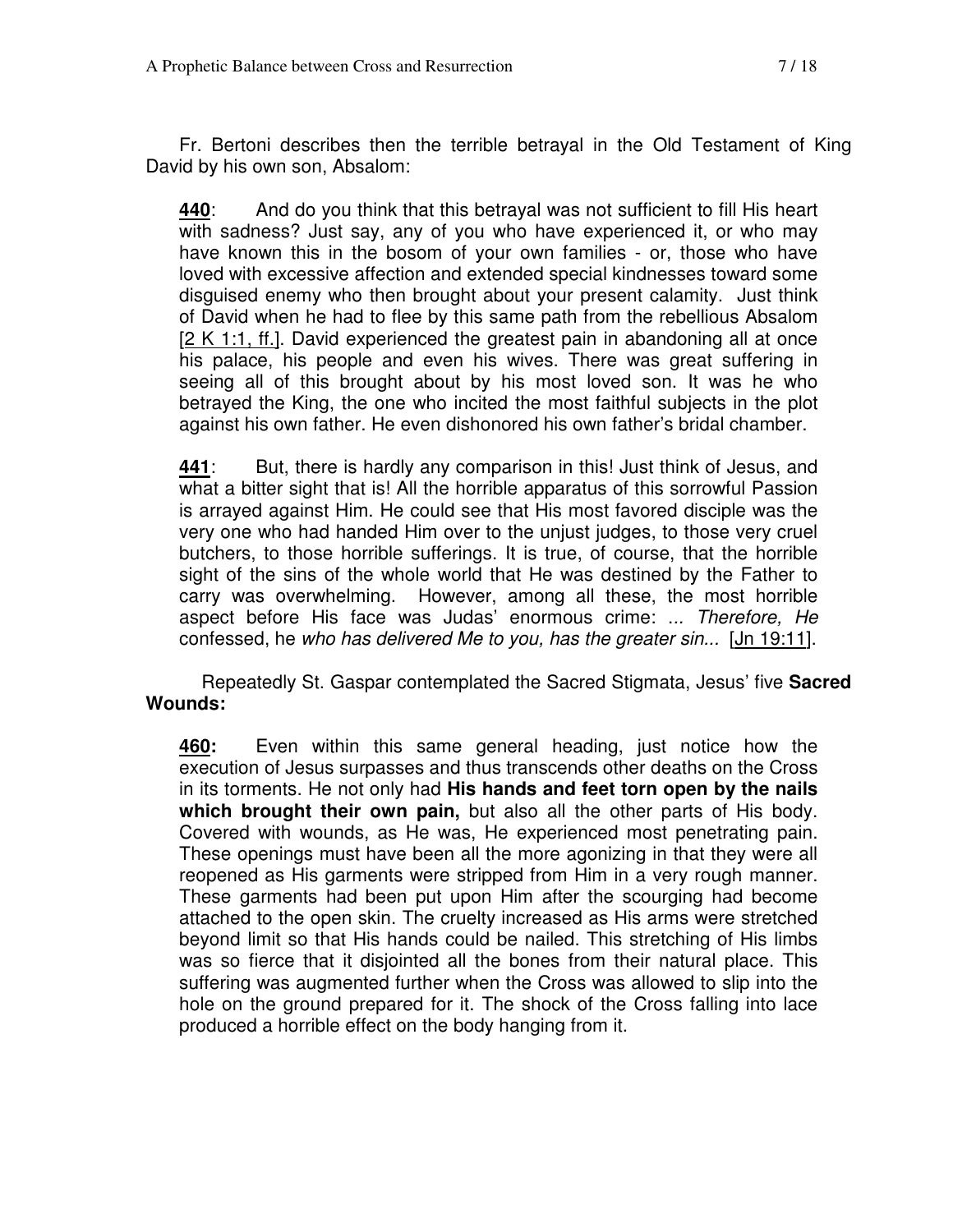This Meditation on the Five Wounds leads to a profound Contemplation, in the hopes of bringing the Suffering Jesus closer to those listening to him in Verona, Italy, almost 200 years ago:

**464**: And now, therefore, no longer just with your thoughts, but also with your eyes you can see His pain. Behold, behold the Man! [Jn 19:5]. Just look at this body, how lacerated it is with so many wounds. Not only have they taken from Him every beauty, all graciousness, but even the very figure of a man [Is 53:2]. Just look at His head, pierced by so many thorns. **Look at His hands, His feet that are so wounded; this side that is gaping open**. Look on in sadness, and this will help you grasp this scene and also will satiate the desires of your hearts. You could never weep over Him as He merits to be mourned.

**475**: O God, how those arms and wrists are stretched and cut and by such crude knots. Now He is fully flattened out on the Cross. **And His hands and His feet are contorted... those very hands and feet that offer themselves now to the nails. The measure is taken for the blows, and how heavy are the hammers raised above. Dear God! It seems that even before they fall, the blows strike my very heart**... I cannot stand, beloved hearers, I cannot stand these particulars that are so atrocious, so sensitive. Let us proceed rather to consider the kind of pain being administered.

Like so many mystics through the centuries, St. Gaspar was also fascinated by the wound in Christ's side:

**490**: So dies the Just Man. In a most tormenting torture, condemned by a most unjust sentence, by the most perfidious betrayal. Thus, Jesus' suffering ends. Here His enemies have ceased tormenting Him, but their cruelties have not yet terminated. **They insult Him even in death, they lash out against His dead body. With a lance, they open in His dead body a large wound on His right side. The cruel iron penetrates right through to His heart, and the point comes out the other side. What cruelty! What barbarity! O supreme injury! Even worse than the torture itself! O, our love, Jesus! O, who would give to us that dead and bloody body, that we might make reparation with the just obsequies of our tears for the most atrocious injuries of those cruel men!** 

Fr. Bertoni offers then his concluding prayer:

**494**: O God, just what have we ever accomplished by sinning! What injury have we heaped on Jesus! We have placed the King of Heaven below the mud of our own bodies. What should have died in us was that degrading passion, and yet our evil will cried instead: Let Jesus die, let Him be crucified,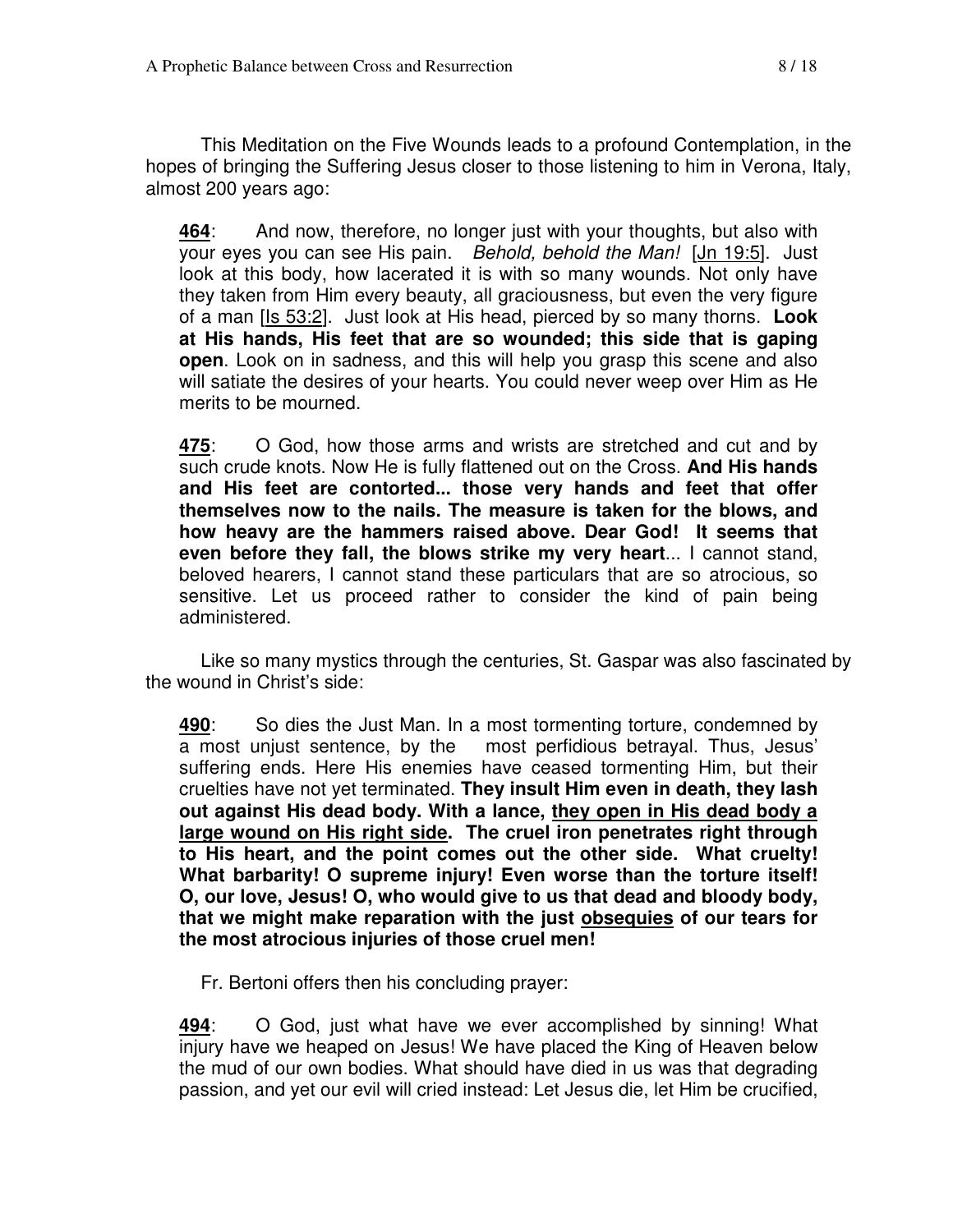but long life to that passion in us. What perversity of judgment, what injustice of choice, what disorder of sin! Give me pardon, O Jesus, pardon! Let us sin no more, no more sins! Death to sin, let sin be put to death! Our evil will is condemned to perpetual contrition. As long as life lasts, these eyes of ours will find good reason to weep - this heart of ours should feel sorrow - these members, suffer.

§§§

#### **B. The Risen Lord**

Fr. Bertoni's pastoral appeal in the Mystery of the resurrection is to Seek what is above! ]:

**1300**: If you have risen with Christ, I have to take on the sonorous expressions of St. Paul and put them on my own lips: .... Therefore, if you be risen with Christ, seek the things that are above; where Christ is sitting at the right hand of God… [Col 3:1] - …. mind the things that are above, not the things that are upon the earth...  $[v, 2]$ . - ... for you are dead; and your life is hid with Christ in God... [v. 3].

Our **'**Resurrection' begins here on earth, through Conversion:

**1305**: Having thus proposed the future resurrection, St. Paul requires another resurrection of us, a new institution in the present life, for the changing of our ways. When, in fact, a fornicator becomes chase, or an avaricious person becomes merciful, or a wrathful individual becomes meek, there takes place in these instances a **resurrection** which is the principle of the future. And how is this a resurrection? Because one dies to sin, and resurrects to justice. The former way of life is cancelled, and the new and angelic way almost flourishes anew. Thus, we can say with St. ANSELM 3: intemperance has died in such a person, and sobriety has risen up; in that young man impurity has died, and purity has risen. In that woman, uncleanness has died, and modesty has arisen. On hearing new life, let each one seek out in himself much diversity, and great changes.

We bring this about working in cooperation with God's grace, through the Burial of our Sins, we 'rise' with Him here and now:

<sup>3</sup> Cited by Cornelius a Lapide, Col 3:3.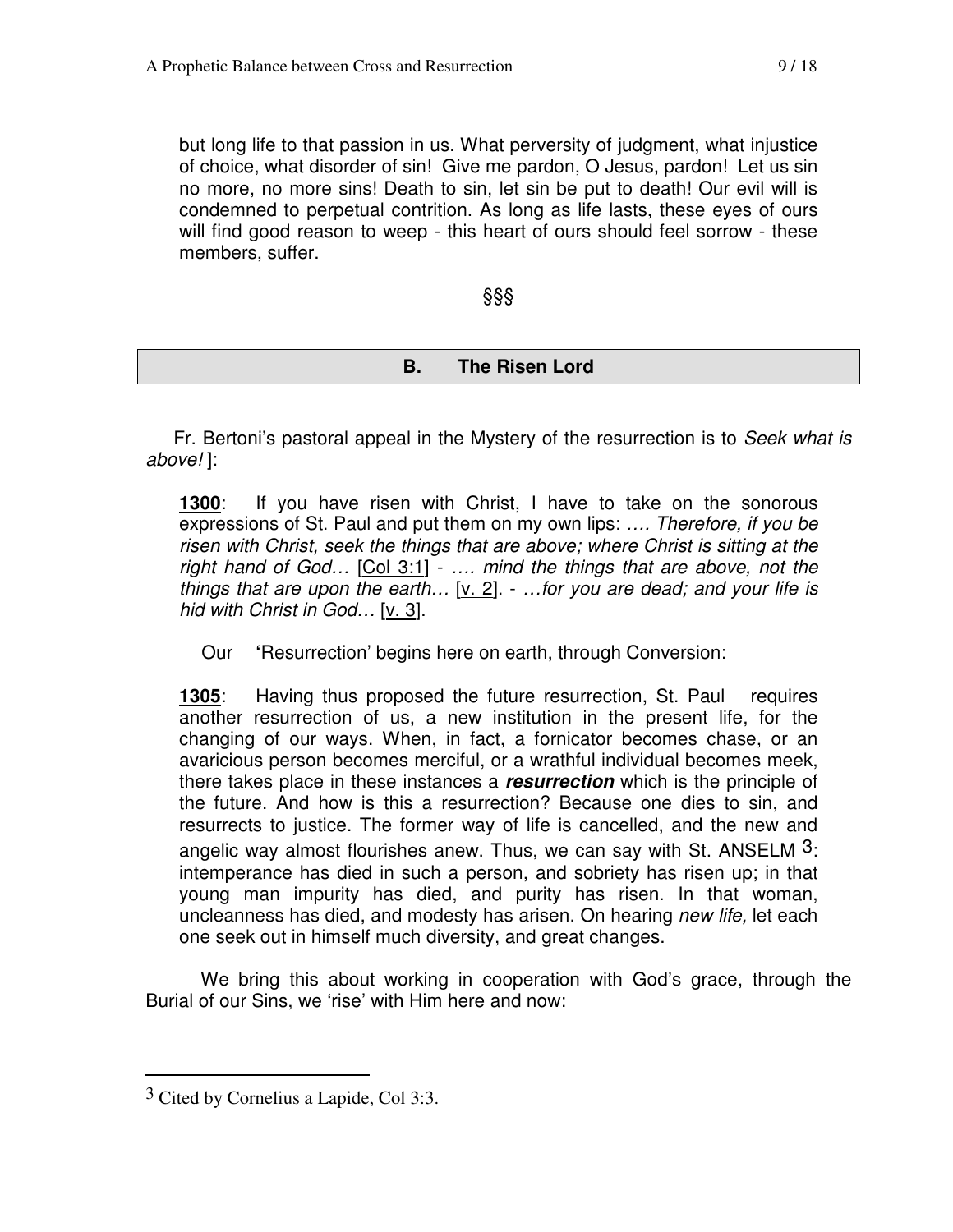**1308**: This is the counsel of our apostle, and he proceeds: … For if we have been planted together in the likeness of His death, we shall also be in the likeness of His resurrection… [Rm 6:5]. With this word planting, there is implied also the eventual fruit that is expected in us and from us. Just as the Body of Christ buried in the ground, had for its fruit the salvation of the world - so we, too, planted anew in Penance, we have borne the fruit of justice, of adoption, of sanctification, and of numberless gifts. We will bear also later on the gift of the resurrection.

**1312**: To cite still another example, CORNELIUS a LAPIDE **<sup>4</sup> iv** relates the story of the Holy Count, Eleazar (Nu 26:63), immobile in his mountainous solitude, lived there a celibate life with his virgin wife, Delphina. She sent him letters to find out how he was getting along. He responded: I am healthy of body and safe. **If you wish to see me, look for me in the wound of the**  side of Christ. For it is here <sup>v</sup> that I dwell; and here it will be easy to find **me. You will search in vain in any other place.** 

 Do you see, my hearers, **the just idea of a person risen with Christ?** Could such a person even yearn for the lowly realities of this life? Could such a one seek for anything else in this life, other than the supernatural and heavenly goods, among which he will live eternally?

The long Spiritual Winter of sin gives way to the **New Spring-time** of grace:

**1314**: Even more fitting is the example that St. AUGUSTINE <sup>5</sup> uses to elucidate this passage, that later St. ANSELM [100] would copy. In the bitter **winter** even the green tree seems dry to the sight. As the summer approaches, the living root once again is vested with fruit. This is our life, that is much like that **winter**, when the sun is further away from us and concealed behind the clouds. This sun for us is Christ.

For Fr. Bertoni, we are constantly being called to a **New Life**:

**1315**: We are much like the plants, dry on the outside, and without foliage, without honor, and without the appearance, or the luster of beauty. However, within we have living roots: charity, planted in God, as in a vital, stable, and living earth. The summer will appear, as the glory of Christ comes. And the plants will be seen to come to life again, rising up, and once more give their fruits and vital foliage. There will be the **glorious** traits of beatitude, both in the spirit as well as in the flesh. Come on now, exclaims St. AUGUSTINE [104], come now, most sweet Jesus, that this pact with You be a firm one for

 $^{4}$  Col 3:3.

<sup>5</sup> cf. *De Script. Vet. et Nov., Test*., Serm. 36, 4. [t. 5/1, pp. 176 G, ff.].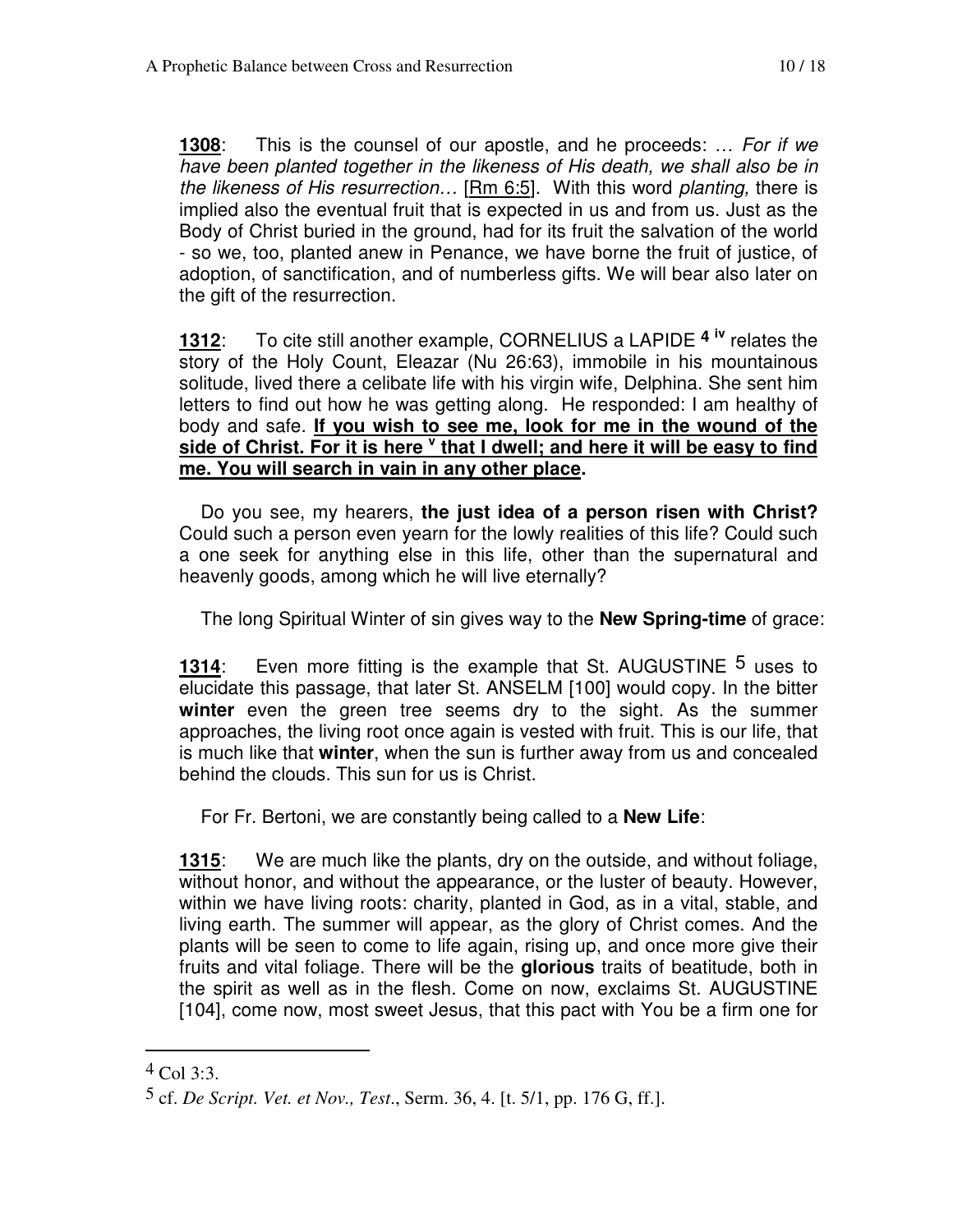me: that I might die totally to myself so that You alone might dwell within me. Within, totally in recollection, I will keep silence, so that You alone might speak in me. I will be totally at repose, so that You alone might work in me. The Apostle cries out: ... And I live now, not I; but Christ lives in me... [Ga 2:20].

The spiritual reasons for our joy are that **we are already Risen with Christ**]:

**1317**: You, though, my hearers, you also prove how true is that which I promised you at the beginning: that my sermon should have been a reason for much joy among you. And so, to keep my word perfectly of abbreviating it as much as possible, I will soon conclude [and I can do this handily, and you are absolutely right, wise that you are!]. At any rate, it is totally fitting for you, and with all diligence to persevere in your holy proposal to tend in a lively way, toward heaven, without even turning an eye to this earth. If you have indeed **risen with Christ,** seek those realities that are above you, where Christ is seated at the right hand of God: taste those heavenly goods and not the earthly ones [Col 3:1, ff.].

**1318**: Heavenward, then, my beloved brothers and sisters, to heaven your thoughts, to heaven direct your affections. Elevate your hearts to heaven, where your treasure is, where your glory is, where your life is. The riches of this earth will flatter you, its honors will enchant you, all of which this earth offers you. But, this is not your life. When our life will indeed appear, we will then seek the delights, the leisure, the repose. And then we will find the riches, but without thorns; the pleasures, but without sadness; the honors, but without jealousies. We will be inebriated by the divine delights [Ps 35:9]. And we will be seated in the beauty, in the tranquil order of peace [Is 32:18]. And in the very bosom of God we will have rest from our fatigue, without any necessity to disturb us, without adversities that wear us down, without any worries to upset us.

Fr. Bertoni suggested this as his 'battle-cry': **Onward to heaven**!

**1322**: … To heaven, to eternal life, to heaven, you have been called. You are already well along your way, and moving along with giant steps. Follow through to the goal, to your heavenly home. You have been enrolled by God for an eternity to be the citizens of heaven, domestics, heirs of God. Upward, then, with all vigor, with all your strength, hurry onward, hasten your steps. The saints await you, already sure as they are of their happiness and solicitous also for yours. Christ awaits you, and has already prepared a place for you - rather, a throne. Why do you hesitate, why look anymore to earth? To heaven, to heaven! **If you have risen with Christ…**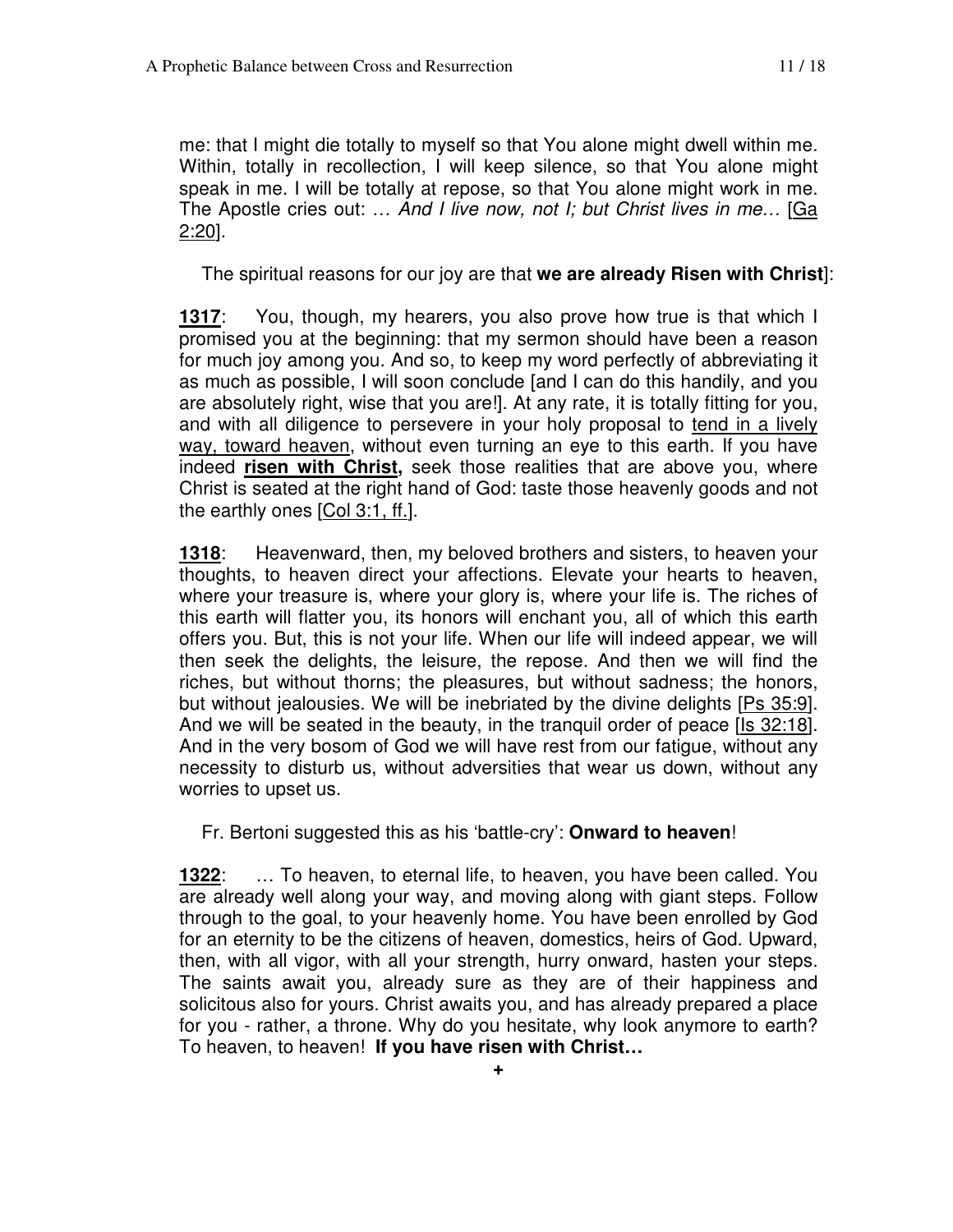**517**: Heaven awaits, that I see opened up above your head. Jesus is sitting there at the right hand of God [Ac 7:55]. He is holding between His hands a crown, and He is inviting you to win it with the victory over that passion of yours. I can see all the saints, who are encouraging you onward to come to where they are now. Do not be afraid, they are saying, do not put it off. Even to us, this ascent seemed too difficult, but the grace in which we placed our confidence has made it very easy for us, all sweetness, by extending its living arms out toward our weakness. Many of us living in this land have sinned just like you have and perhaps even more than you have. However, since fortunately in good time we have renounced the vain pleasures of this world, confiding in the mercies of God. And this is why we are now here to give praise to those mercies forever.

St. Gaspar brings this integral understanding of the Paschal Mystery in his meditations on the Sacred Heart <sup>6</sup>:

**# 1759** The prudent and most wise **Bride of Christ**, the Church, made ingenious because of her love, desired most ardently to see her **Spouse**, Jesus adored and beloved - and she studies further the more sweet and universal means and the more easy and efficacious incentives. And since human beings, made up of reason and the senses, are not moved very much by matters that are purely spiritual in order to have them filial in love with these sublime and invisible realities, she makes use of visible realities: such would be the Infant in the Crib, Christ moribund on the Cross; but also His Blood alone, His Name, His **Wounds**, the Christmas crib, the thorns, the lance, the Cross.

**1771**: The love of Jesus is much better symbolized by His divine heart. This is the source of that blood shed out of love for us, given life by a most holy soul, deified  $\frac{v_i}{v}$  by the hypostatic  $\frac{v_i}{v}$  union of the Word. That which is to Him totally proper is His being which has always been the most perfect instrument in which there are rendered, and have been rendered, sensible the invisible and ineffable effects of His charity.

**His side, opened after His death, is used to show us that Heart, that same Heart wounded by the lance, that WOUND RETAINED IN HIS GLORIOUS BODY**, render the Heart so sweet, evident, divine, so much so that it is impossible to venerate **the Wounded Heart without remembering and venerating His immense love 7**.

<sup>6</sup> NB: The Latin sections of this sermon seem to have been copied, and will be translated in **bold** print - these may have been copied from a work in Latin on the Sacred Heart, which Fr. Bertoni cites in **1765; 1774**.

<sup>7</sup> NB: this passage is very helpful for the Stigmatines in understanding the devotion of their Founder for the **integral Stigmata**, both **sorrowful** dimension as well as the **glorious** aspect.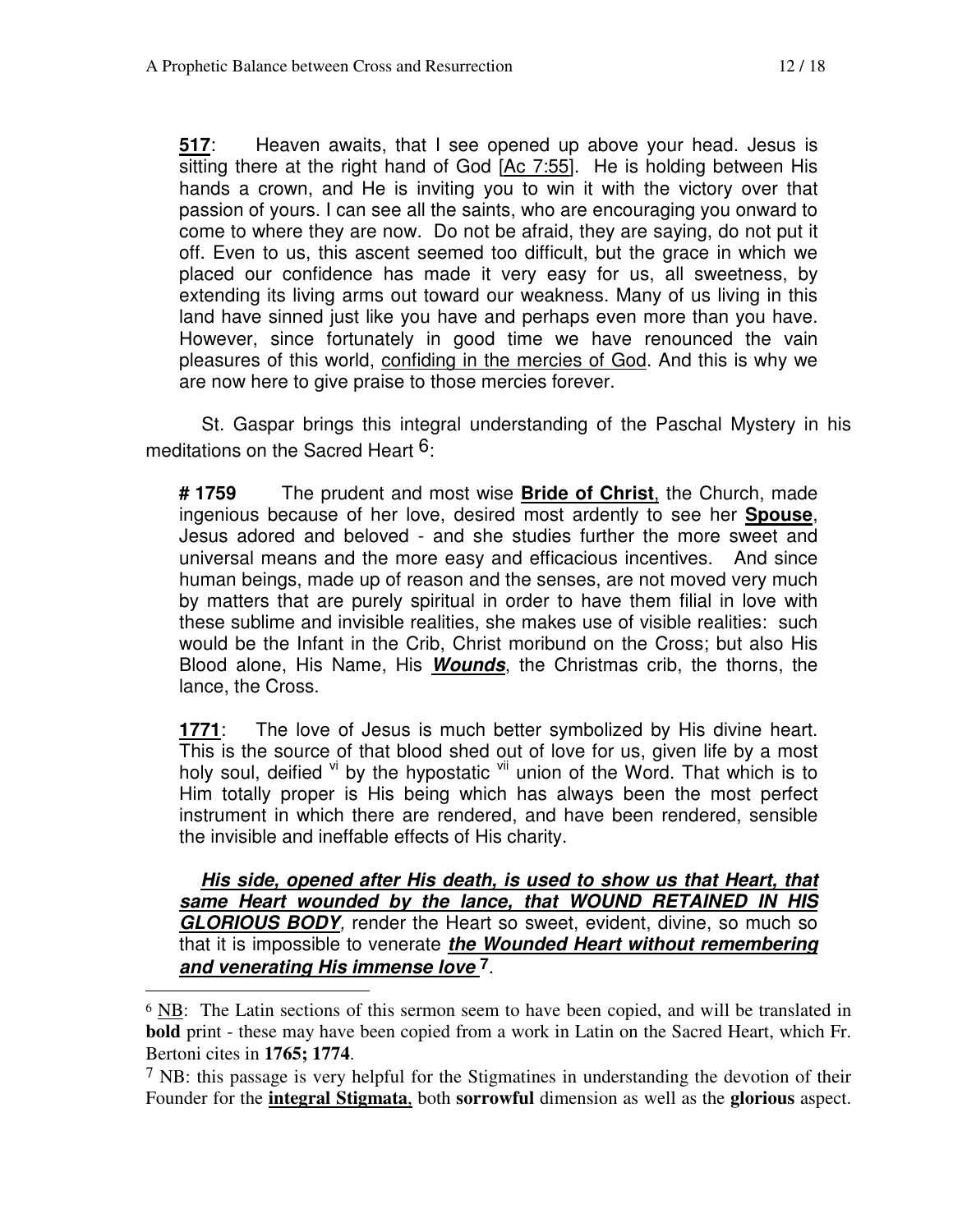**Sermon on the Sacred Heart:** A few days after the second citation above, Fr. Bertoni **preached** for the Feast of the Sacred Heart. Among his thoughts, we find the following:

**...The humanity of Jesus Christ is not adored separately and for itself; but always as united to the divine Person, and because of this; the Incarnate Word receives with his flesh a single and identical adoration...** 

**The object of the Feast of the Sacred Heart consists in that wonderful and truly divine union of realities, formed both of that human and wounded heart of Jesus, as well as of His most holy soul, through which His heart lives, and also by the Person of the Divine word... His heart is the symbol and the seat of those sufferings and the anguish endured by that heart...** 

**The prudent and most wise Spouse of Christ, the Church, made ingenious by her love, most ardently yearns to see her Spouse adored and loved and still seeks more universal and appealing means, as well as simpler and more efficacious incentives to bring this about... such as the Infant in the Crib, the dying Christ on His Cross; but also His Blood, His name, His Wounds ... the Cross...** 

**...It has never been the custom of the Church to solemnize with a proper Mass and Office the divine attributes, the interior virtues and abstract perfections of Christ - but, only under some sensible object that would clearly represent these, or some fact evident to the senses, or some mystery that would the more vividly impress itself. For example, the Church does not venerate the patience of Christ without a symbol, or mystery: as Wounds, the Passion, the Cross... viii**

**Jesus' love is much better symbolized by His Divine Heart ... The open side, after His death, customarily shows us that Heart, the same Heart wounded by the lance, that wound preserved in His glorious body make of it such an appealing, evident, divine symbol, that it is impossible to venerate the wounded heart without remembering and venerating His immense love... The abyss of misery calls out to the Abyss of Mercy... 8.** 

It is interesting to note the fact that his Spiritual Diary, the *Memoriale Privato, seems* to begin [1808] and end [1813] with a few of his thoughts on the Sacred Heart.

<sup>8</sup> cf. Gaspare Bertoni, *Sacro Cuore*. June 5, 1812, in: *MssB* Vol. II, ## 1755-1778. For the Italian, cf. Nello Dalle Vedove, CSS, *Vita e pensiero del Beato Gaspare Bertoni agli albori*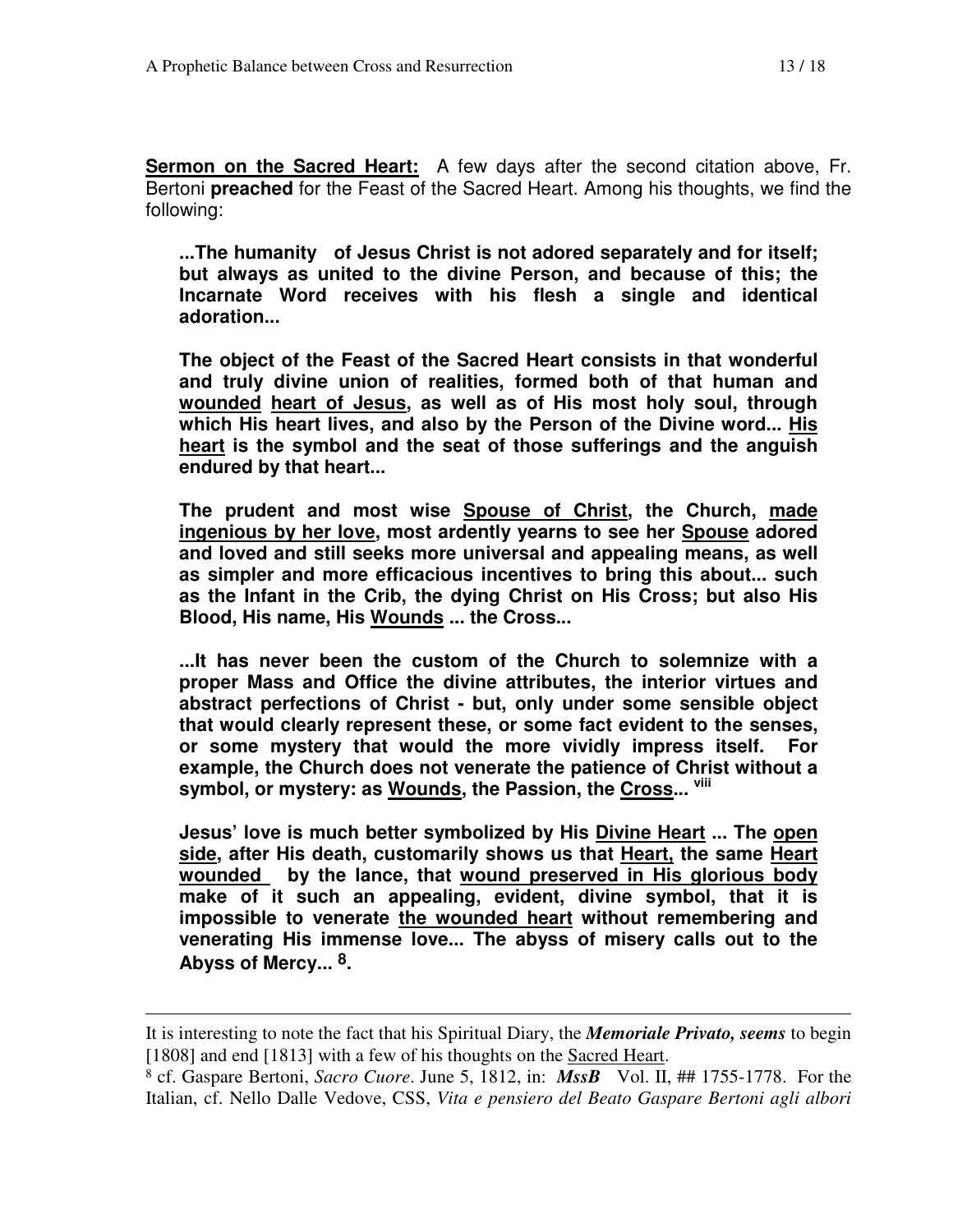Fr. Bertoni often treated of his own immense personal sufferings in terms of the sacred Stigmata, as being wounded, but not dead! In his Letter 104 of May 15, 1826, he wrote to Mother Naudet:

#### **9447:** Dear Reverend Mother,

 I render supreme thanks to the charity of Your most illustrious Reverence, for the Novena and for the fascicle that you have lent me. The Lord has been helping me for a time much against my merits, with the prayers of His faithful servants. My health has begun to go downhill, but He wills me **wounded, and not dead.** In this way I will be able to serve Him, and not to abuse His graces, and to do that penance which is necessary for me to do.

#### **Letter 130: His Wounds [March 9, 1828]**

**9509**: Dear Reverend Mother,…

 $\overline{a}$ 

**9510**:… I do offer the Holy Mass, but I do not think that I can say that I am getting much better, My legs are not well, as the **wound on the right** swells a bit, with a kind of vague pain, which I really do not want to heed. I have been going patiently along up to this point, but now I see that nature is not helping me very much  $\frac{1}{x}$ , so I take the liberty of asking you to pray a Novena once more with the Holy Prince  $x$ , because it does seem that the Lord allows me to keep going on the strength of these extraordinary helps…

While many of his letters to his intimate friend, Fr. Louis Bragato, were for the most part destroyed, Fr. Bertoni did offer some precious insights in this regard, as in his Letter **2, of November 18, 1835 9:** 

**9689**: Only keep in mind continuously, that bearing some distinct mark of honor which God imposes upon you, as does our Sovereign, that **the greater you are, so much the more humble yourself in all things** [Si 3:20]; and if you cannot be in our small house bodily, be there spiritually as in the **clefts in the rock** [cf. Ct 2:14], in **the Wounds of our most lovable and humble Savior, where I leave you, embracing you with all my heart.**

In his Letter 5 to Fr. Bragato, of January 29, 1840, Fr. Bertoni advises his dear old friend, now far away for the past five years as Court Chaplain in Vienna: "Find Refuge in the Glorious Wounds":

**•••** 

*dlel'800 veronese [1800-1816].* Roma: Postulazione Generale degli Stimmatini 1977, pp. 387, ff.

9 **[Translator's Note**: Fr. Bragato had left for the Royal Court just a few years earlier, July 1835].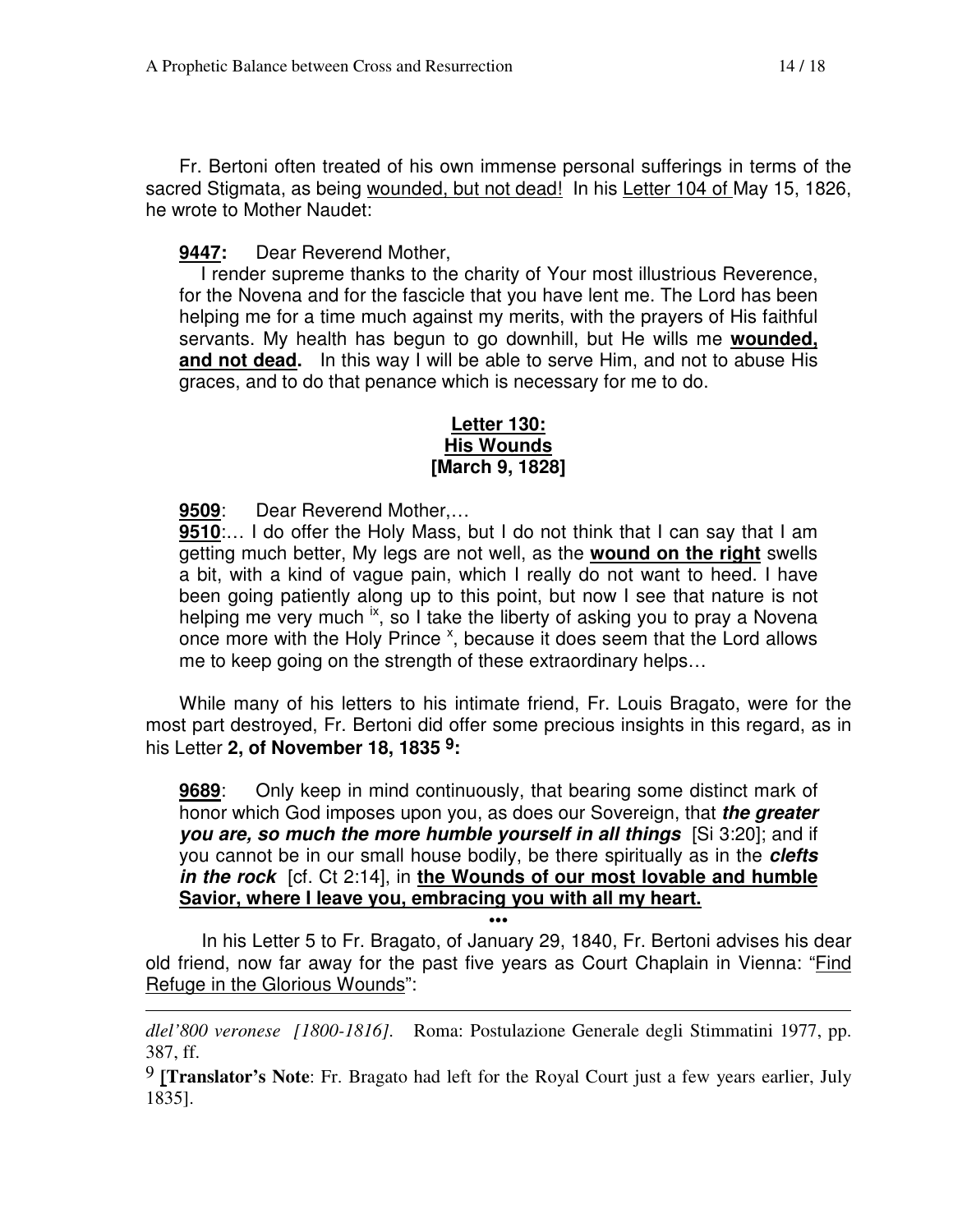**9707**: As for the rest, keep your chin up! And when you need a little joy, fly in thought to Fr. Michael's  $\frac{x}{x}$  little room. And if you do not always have the wings ready to support yourself over the clouds, in the bosom of your God, **find your support in the glorious wounds of your Savior. Seek those things which are above, where Christ is** [Col. 3:1]. Sit there, as one of His people, in the beauty of that peace [Is 32:18]. All finishes and finishes soon, but that eternal peace never ends. And pray for us, and you will be remembered in our prayers….

This is Fr. Bertoni's advice also in a retreat he gave to the seminarians **-** for the second Prelude, Fr. Bertoni offers this:

#### **...Imagine that you see Him, as He appeared to some of His disciples, so full of life, and with the scars of His Wounds, inviting you, too, to heaven, to where He is now going: 'I go to prepare a place for you...' [cf. Jn 14:2] 10.**

 In the course of this Meditation, the preacher considers Christ's Resurrection as the model of our sanctification [cf. Rm 4:25]. In His glorified state, Jesus has retained the marks of his Sacred Stigmata:

...For Christ, it was a victory ... The **glorious life**, is a **new life**: to be transformed into that... is achieved by a profound change. 'When Christ was raised from the dead, we might live a new life...' [cf. Rm 6:4]... **Christ has entered with the signs of His wounds**: 'this is the price', He says, 'with which I bought this Kingdom. It cannot be had for anything less...' **11**.

For the Canonization of St. Veronica Giuliani [1839], Fr. Bertoni was invited to preach:

...With certain extraordinary individuals, it has pleased the Lord to manifest **the spiritual nuptials** with sensible signs, and with certain formalities that are observed in human marriages, as in the life of St. Catherine of Siena, and a few other saints of the highest sphere. In order to dispose her the more for such an honor, God granted her many graces and visions: of Jesus Christ, who comforted her and stipulated **the nuptial pact**; of the Virgin Mary, who appeared to her seated on a magnificent throne with St. Catherine and St. Rose, assuring her of her impending nuptials, and showing her the wedding ring, and instructing her on the most sublime virtues. On Holy Saturday, Jesus Christ also appeared to her, informing her of **her nuptials on the next day**, and showing her also the precious ring ... When the time

 $10$  cf. ib., # 2632.

<sup>11</sup> cf. ib., ## 2635; 2637; 2647.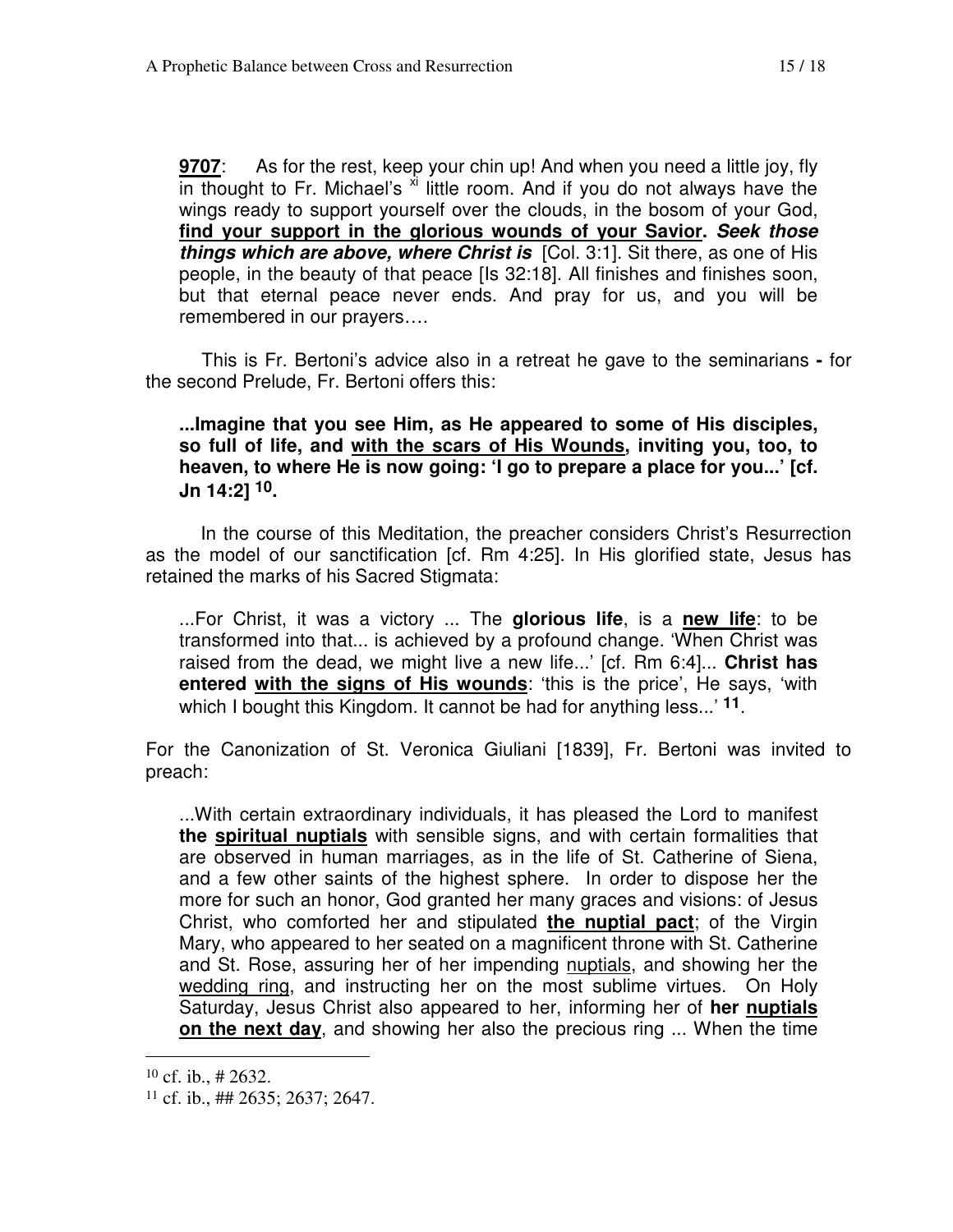came for Communion, in which the **marriage** would be contracted, she was enabled to hear the Angels singing the sweet melody: **Come, o Spouse of Christ...!** 

#### **Summary**

The mysticism of Fr. Gaspar Bertoni was a "**Mysticism of Ecclesial Service**", expressed through the Pauline [cf. Rm 12:1, ff.] and Ignatian ideal of **obsequium**. The Stigmatine Founder lived a **consecration of abandonment toward the Most Holy Trinity, and a total availability toward the Church**. His "total service of God" in the fulfillment of the divine will, was expressed in the purpose he proposed for the community he founded: **Apostolic Missionaries for the assistance [obsequium] of Bishops**.12.

The human sufferings of life, offered in union with those of Jesus Christ [cf. 1 P 2:3, ff.], will lead us to unite all of ours with the prayers of the Church, **through Christ our Lord**. This inspiration is the ultimate source of Christian Hope, as it will lead to everlasting life. Fr. Bertoni's prophetic integrality in his Contemplation of the Paschal Mystery is the basis of our hope **by His Wounds, ours are healed** [cf. Is 53:5, cf. 1 P 2:21,ff.].

**†** 

<sup>12</sup> Costituzioni del Ven. Servo di Dio, D. Gaspare Bertoni, Fondatore dei Preti delle S. Stimmate di N.S.G.C., June 1950, # 1.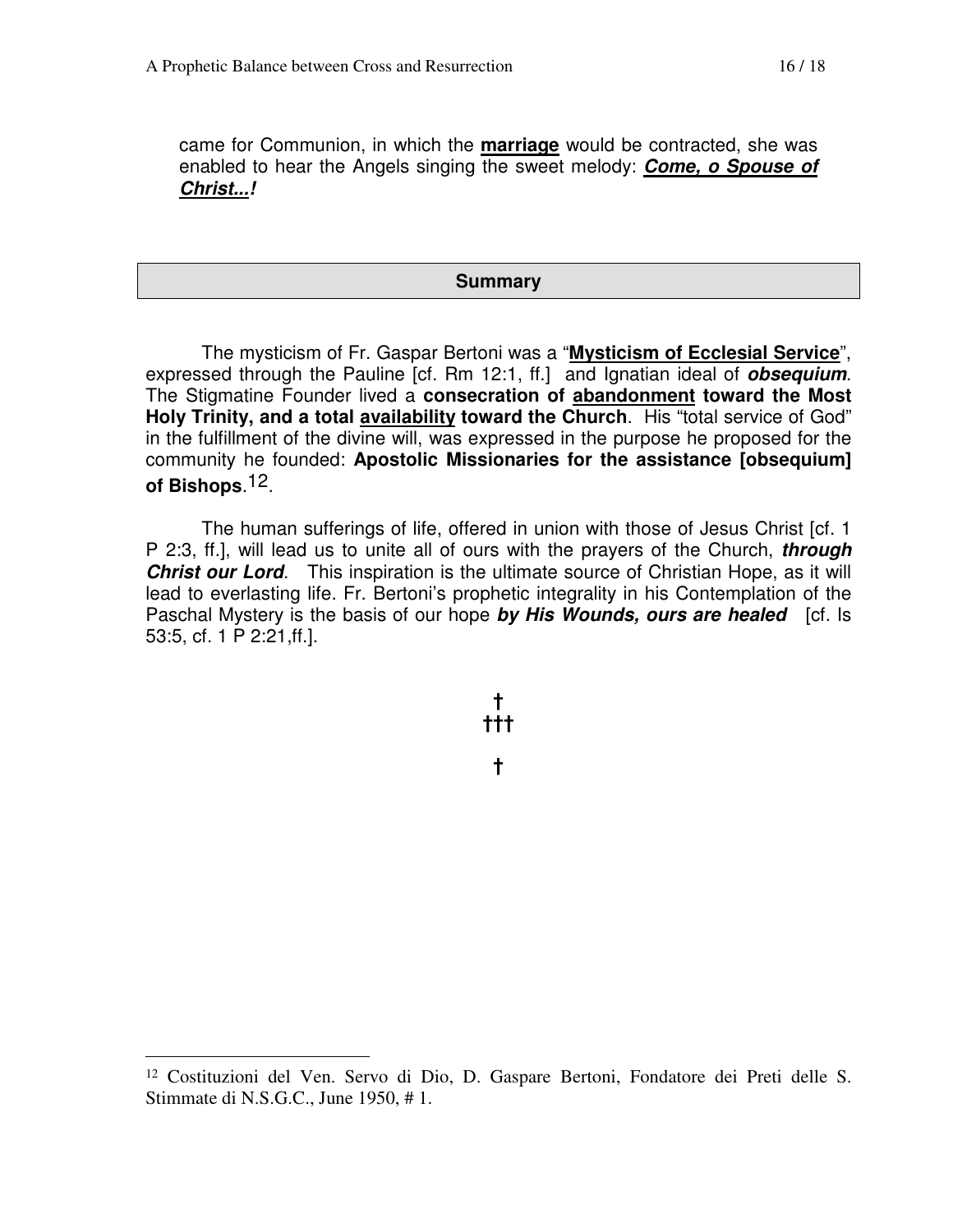$\overline{a}$ 

#### **ENDNOTES**

Author's clarification notes about words and phrases found in this document:

<sup>i</sup> Fr. Louis Benaglia, CSS [Verona, 1900 – Verona, 1988], copied out the five typed volumes of the *Manoscritti Bertoniani*. **Gino** was his 'nick-name', familiar name.

He was also a most accomplished musician. He was preceded in death by an uncle, Fr. Cesare Benaglia, who lived into his 90's - one of the oldest Stigmatines ever. Fr. Gino was about 88 when he died.

We can find more information about Fr. Louis Benaglia and other deceased Stigmatine confreres in www.confrades.com.

ii **The Poor of the Lord** – or: The Poor Whom Yahweh Loves – is the usual English translation of the Hebrew word Anawim. This is a word used often in the Prophets and Wisdom books of the Old Testament – then applied to Jesus, and to Mary, the Mother of Jesus – *the Lord saw here lowly state* – it means a faith choice – of surrendering many Blessings of God, in the quest for the God of the Blessings. It is in the Beatitudes: Blessed are the Poor in Spirit…!

iii About footnote 2: as St. Thomas noted in one of his early works titled *Sentences*, it means: Fourth Book of Sentences, Distinction 17, Question 2, in the First Article, Solution 1, in Response to the First Objection.

iv **Cornelius a Lapide** was an outstanding exegete of the 17th century. He was known for his wonderful ability of synthesizing the spiritual sense of the biblical passages, relying heavily on the early Fathers of the Church. He died in the year 1637.

v When I translated this word from the Italian Fr. Bertoni's writings into English, I had a choice to make, and I chose to translate this word for **here** (instead of "there") with the understanding that St. Gaspar, spiritually, was already in the wound of Christ's side, near to His heart. I could translate this word for there – but, to me, that would mean that the wound in the side is still far from himself – and the persons to whom he was speaking. I think Fr. Bertoni meant 'here' – that he was already spiritually **in** the Sacred Stigmata of the Lord.

<sup>vi</sup> To be deified is a theological expression meaning to participate in the divine nature [cf. 2 P 1:4]. The meaning is: that because the human nature and His Body, were joined in a unique

I worked with him in 1966-1967 - as he transcribed all of the spiritual writings of the Founder. It was a terribly painstaking work - which he did for the most part at our old Novitiate at Grottaferata, outside of Rome.